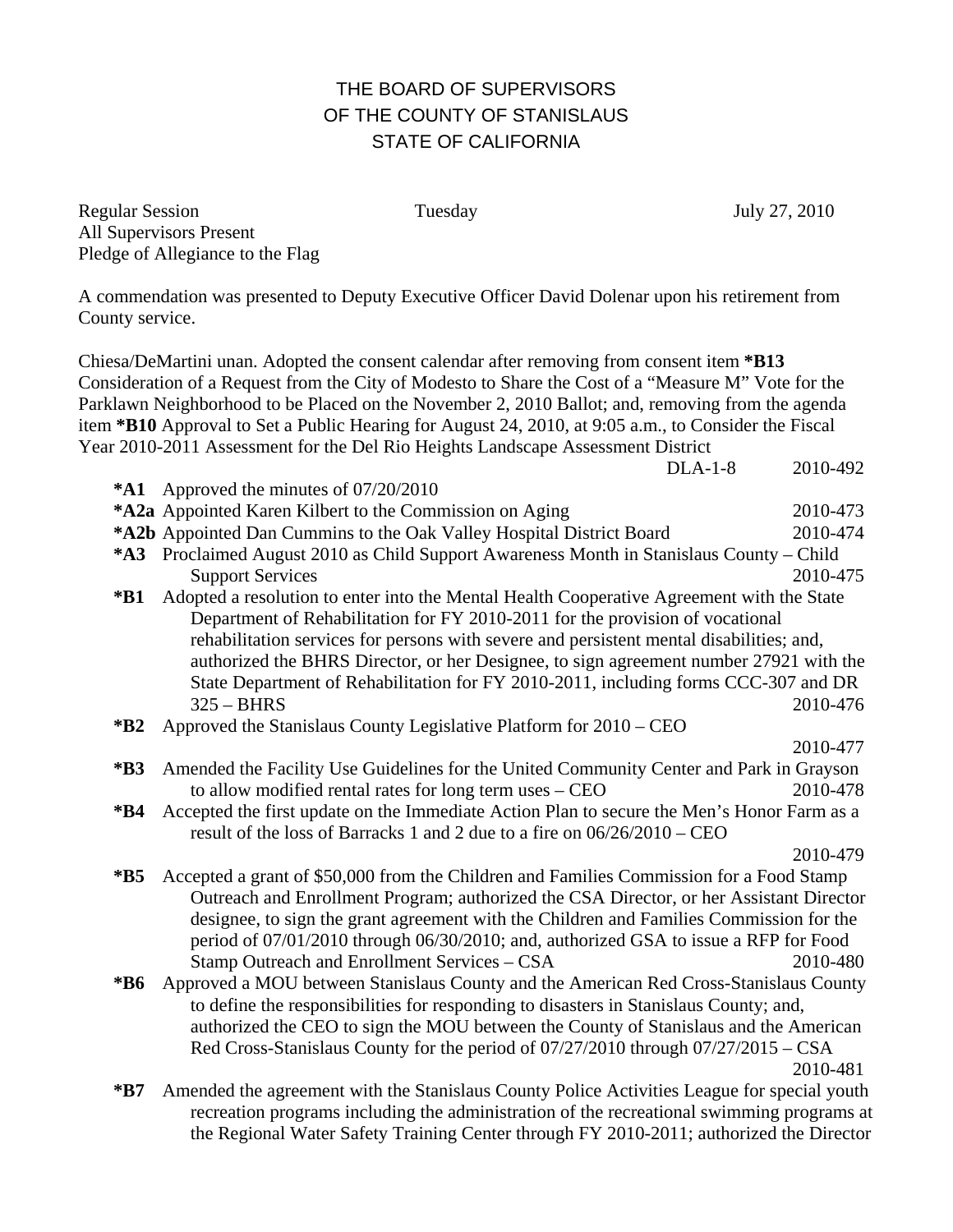of Parks and Recreation, or her designee, to sign the amendment; and, authorized the Director of Parks and Recreation, or her designee, to sign additional amendments during FY 2010-2011 providing that the total cost does not exceed the budgeted contract amounts – Parks and Recreation 2010-482

- **\*B8** Approved the request from Soul Harvest Worship Center to have exclusive use of Salida Park for their Second Annual Community Event on 08/07/2010; directed Soul Harvest Worship Center to adhere to the requirements set forth by the Department of Parks and Recreation; and, approved the waiver of fees for reservation and exclusive use – Parks and Recreation 2010-483
- **\*B9** Approved of the Fox Grove Fishing Access Project and expenditure in the amount of \$228,276 pursuant to the Roberti-Z'berg-Harris Block Grant Program in the California Clean Water, Clean Air, Safe Neighborhood Parks and Coastal Protection Bond Act of 2002; and, directed the Stanislaus County Auditor-Controller to create a new fund, increase appropriations and estimated revenue in the amount of \$228,276, and make necessary budget adjustments per the financial transaction sheet – Parks and Recreation

- **\*B11** Approved a county-wide agreement with Pestmaster Services, Inc. of Bishop, California for pest control services; and, authorized the GSA Director/Purchasing Agent to execute the County-wide agreement, and any subsequent amendments to the County-wide agreement, on behalf of the County during the term of the agreement – GSA 2010-485
- **\*B12** Accepted the Stanislaus County Treasury Pool's June 2010 Monthly Investment Report as prepared by the Stanislaus County Treasurer-Tax Collector's Office and reviewed for conformity with the Stanislaus County Treasury Pool Investment Policy by the Treasurer-Tax Collector and has been distributed to the Stanislaus County Treasury Pool Oversight Committee; and, authorized the Chairman of the Board to sign on behalf of the Board that the report has been reviewed and accepted – T/TC 2010-486
- **\*C1** Approved the Alternatives to be studied for the State Route SR 99 State Route 165 Project Study Report – PW 2010-487
- **\*E1** Adopted the resolution authorizing the issuance and sale of Ceres Unified School District FY 2010-2011 Tax and Revenue Anticipation Notes; and, authorized the Chairman of the Board to sign the resolution – County Counsel 2010-488

DeMartini/Monteith unan. **\*B13** Approved funding from the Community Support Fund up to 50% of the cost of a "Measure M" vote for the Parklawn Neighborhood, to be placed on the 11/02/2010 ballot – CEO 2010-489

O'Brien/Monteith unan. **9:05 am** Finds that the notice of public hearing was published in compliance with §6066 of the Government Code; conducted a public hearing to receive comments regarding the FY 2010-2011 annual assessments; set the FY 2010-2011 annual assessments as shown on Exhibit "A" for the following County Service Areas (CSA) and Landscape and Lighting Districts (LLD): CSA No. 4 - Bristol Glen (Salida), CSA No. 5 - Starlite Place (Keyes), CSA No. 7 - Modesto Auto Center (north Modesto), CSA No. 8 - Honey Bee Estates (Empire), CSA No. 9 - River/Souza (north Ceres), CSA No. 10 - Salida, CSA No. 11 - Gilbert Road (Oakdale), CSA No. 12 - Peach Blossom Estates (Oakdale-Riverbank), CSA No. 16 - Olive Ranch Estates (east Oakdale), CSA No. 18 - Atlas Park (east Oakdale), CSA No. 19 - Tuolumne-Gratton (Denair), CSA No. 20 - Summit (north Modesto), CSA No. 21 - Riopel (Denair), CSA No. 22 - Old School North (Denair), CSA No. 23 - Hillsborough-Schutz (east Oakdale), CSA No. 24 - Hideaway Terrace (Denair), CSA No. 25 - Suncrest II (Denair), CSA No. 26 - Keyes, Bret Harte LLD (south Modesto), Bystrum LLD (northwest Ceres), Howard/McCracken LLD (Westley area; I-5/McCracken interchange), Laurel LLD (south Ceres), Paradise South LLD (south Modesto), Riverdale LLD (south Modesto), Riverview LLD (south Modesto), and Shackelford LLD (south Modesto); made

2010-484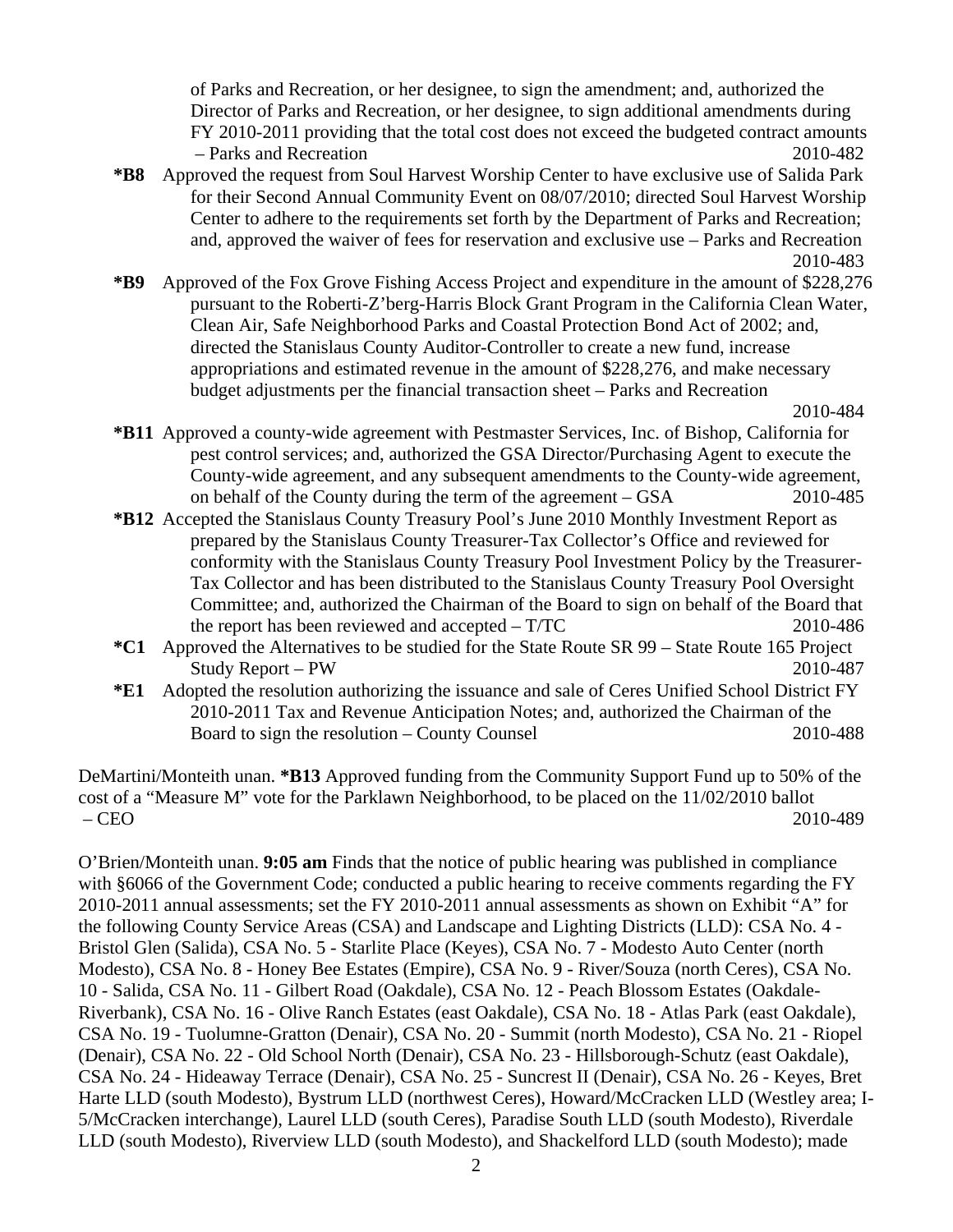the Engineer's Reports a part of the record of this proceeding; authorized the Auditor-Controller to add the annual assessments to the 2010-2011 Tax Roll; and, approved a resolution to levy FY 2010-2011, and each subsequent fiscal year in which the charges may validly be levied, benefit assessment rates for those districts as listed in Staff Recommendation No. 3 – PW 2010-490

DeMartini/Chiesa unan. **9:10 am** Conducted a public hearing to establish Fire Protection Facilities Fees for the Mountain View Fire Protection District based upon the fee study prepared for the Mountain View Fire Protection District, testimony, and other information received at the public hearing; and, authorized imposing the Fire Protection Facilities Fees set forth in the fee study and the agenda item on all building permits that are issued in the Mountain View Fire Protection District after 10/27/2010, in the fee amount that is in effect at the time the building permit is issued – OES/Fire Warden

DF-11-A-2 2010-491

**Corr 1** Referred to HSA, a letter from the Children's Hospital and Research Center Oakland regarding the suspension of operations at the Modesto Children's Hospital and Research Center Oakland Specialty Care Center.

**Corr 2** Referred to the Auditor-Controller, a copy of the East Side Mosquito Abatement District's Fiscal Year 2010-2011 Budget.

**Corr 3** Referred to the Department of Public Works, and the Agricultural Commissioner and Sealer of Weights and Measures, a Program Update from the San Joaquin River Restoration Program regarding the Interim Flow Releases from Friant Dam.

**Corr 4** Referred to the Department of Planning and Community Development, County Counsel, and the Chief Executive Office, a letter from California Rural Legal Assistance, Inc. regarding noncompliance of the Stanislaus County General Plan Housing Element.

**Corr 5** Acknowledged receipt of claims and referred to the CEO-Risk Management Division the following claims: Jaime Robles Cardenas; Michael David Ingraham; Larry Palleschi; and, Ana Pina.

The CEO reported that the State Legislature is in recess for the month of July, and that they will reconvene on 08/02/2010. He noted that the State has gone 27 days without a budget. The Governor has indicated that he will not sign a Budget unless he gets everything he wants. It is anticipated that beginning in October we will have a cash flow problem that could adversely affect many in the State. CSAC is continuing to work with the Senate on the Realignment Proposals. The Governor has asked the Air Resources Board to delay until September, the adoption of the Renewable Portfolio Standard, which would require 33% of power used by utilities to come from renewable resources such as wind and solar energy. AB 1770 (Galgiani), which would allow the County to charge a \$2.00 fee for certified copies of vital records to use for the administration of the Family Justice Center has passed the Senate Judiciary Committee. SCR No. 54 (Cogdill), which would name a portion of State Highway Route 108 as the Kirk Lindsey Memorial Highway, has passed out of the Senate and passed the Assembly Transportation Committee. County staff has been providing feedback to CSAC and the bill sponsor for SB 1174 (Wolk), the Future Sustainable Communities Pilot Project - planning for disadvantaged unincorporated communities. SB 1174 has the potential to create substantial unfunded mandates on local governments. He noted that at the federal level, climate change legislation appears to be dead for now. He reported that the House has appropriated \$220,000 for the radio interoperability project. The Senate Appropriations Subcommittee on Energy and Water has set aside \$223,000 for the Orestimba Creek Flood Control Project, and the House has identified \$800,000 for the Orestimba Creek Flood Control Project. Funding